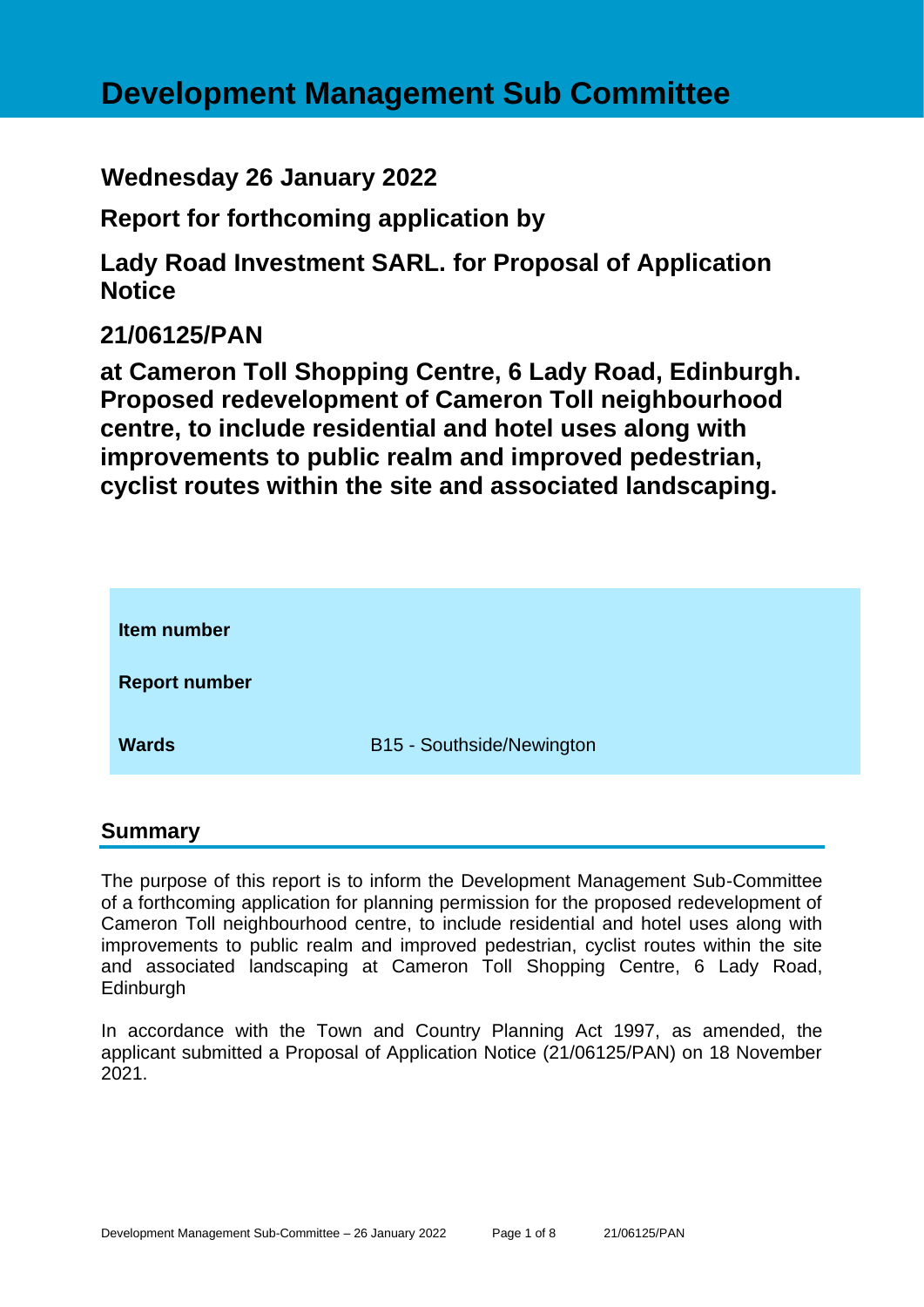**Links**

**Coalition pledges Council outcomes**

**Single Outcome Agreement**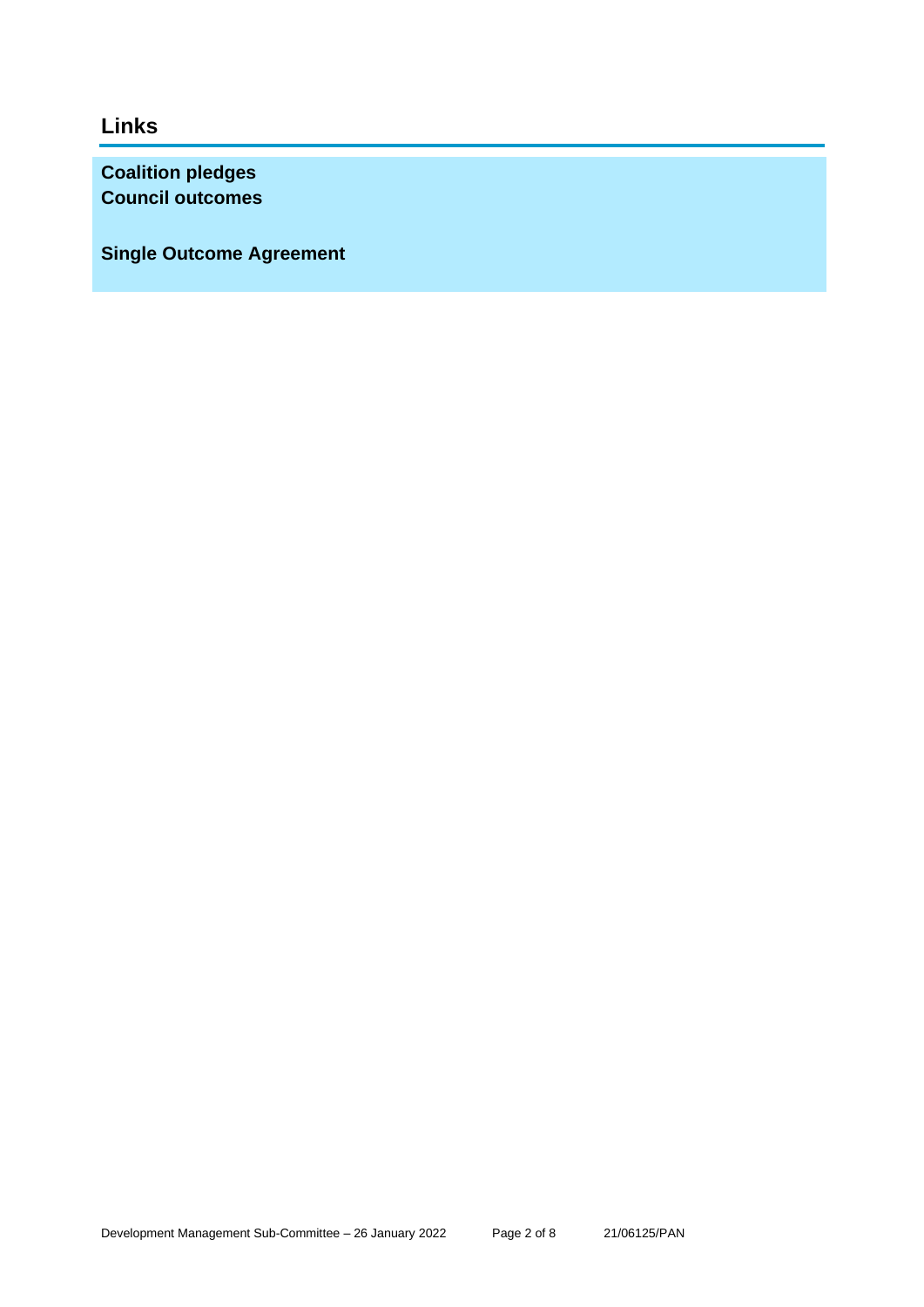# **Recommendations**

**1.1** It is recommended that the Committee notes the key issues at this stage and advises of any other issues.

# **Background**

#### **2.1 Site description**

Cameron Toll consists of the shopping centre, two drive-through units and a petrol filling station. The building is surrounded by two service yards and approximately 1000 surface car parking spaces. The shopping centre is an inward-looking design with a large sloping glazed elevation and large blank elevations below. The building sits centrally within the site and has entrances to the north and south. Vehicular access to the site is from Lady Road and directly off Cameron Toll roundabout. The site sits at a lower level than the surrounding roads, park and tennis club.

The site is bounded to the east by Inch Park, and to the north and west by Lady Road and Liberton Road with residential properties beyond. The southern boundary comprises The Conan Doyle Medical Centre and the Braid Burn, which is a local nature conservation site. Immediately adjacent to the southern boundary is the Craigmillar Park Tennis Club.

Liberton Bank House is situated to the south west, which is category C listed (reference 47155, re-listed in May 2000 when its historical associations with the author Sir Arthur Conan Doyle were recognised).

The west boundary contains mature trees and lies below the level of the adjoining Liberton Road. Immediately outwith the eastern boundary there are mature trees within the landscape of Inch Park.

The Craigmillar Park Conservation Area adjoins the western boundary of the shopping centre car park.

This application site is located within the Craigmillar Park Conservation Area.

# **2.2 Site History**

3 July 2012 - Planning permission granted for an extension to Cameron Toll Shopping Centre to include retail (Class 1), restaurant/cafe (Class 3) and leisure (Class 11) uses, external alterations to existing shopping centre, creation of pedestrian link from Liberton Road, additional car parking including formation of a car park deck and associated landscaping (as amended) (application number: 09/01141/FUL).

28 July 2015 - Planning permission granted for two drive thru units with associated access, car parking and landscaping (application number: 15/02366/FUL).

11 August 2016 - Planning permission granted for change of use of part of the first floor of Cameron Toll Shopping Centre to a Class 11 health and fitness club (application number: 16/02296/FUL).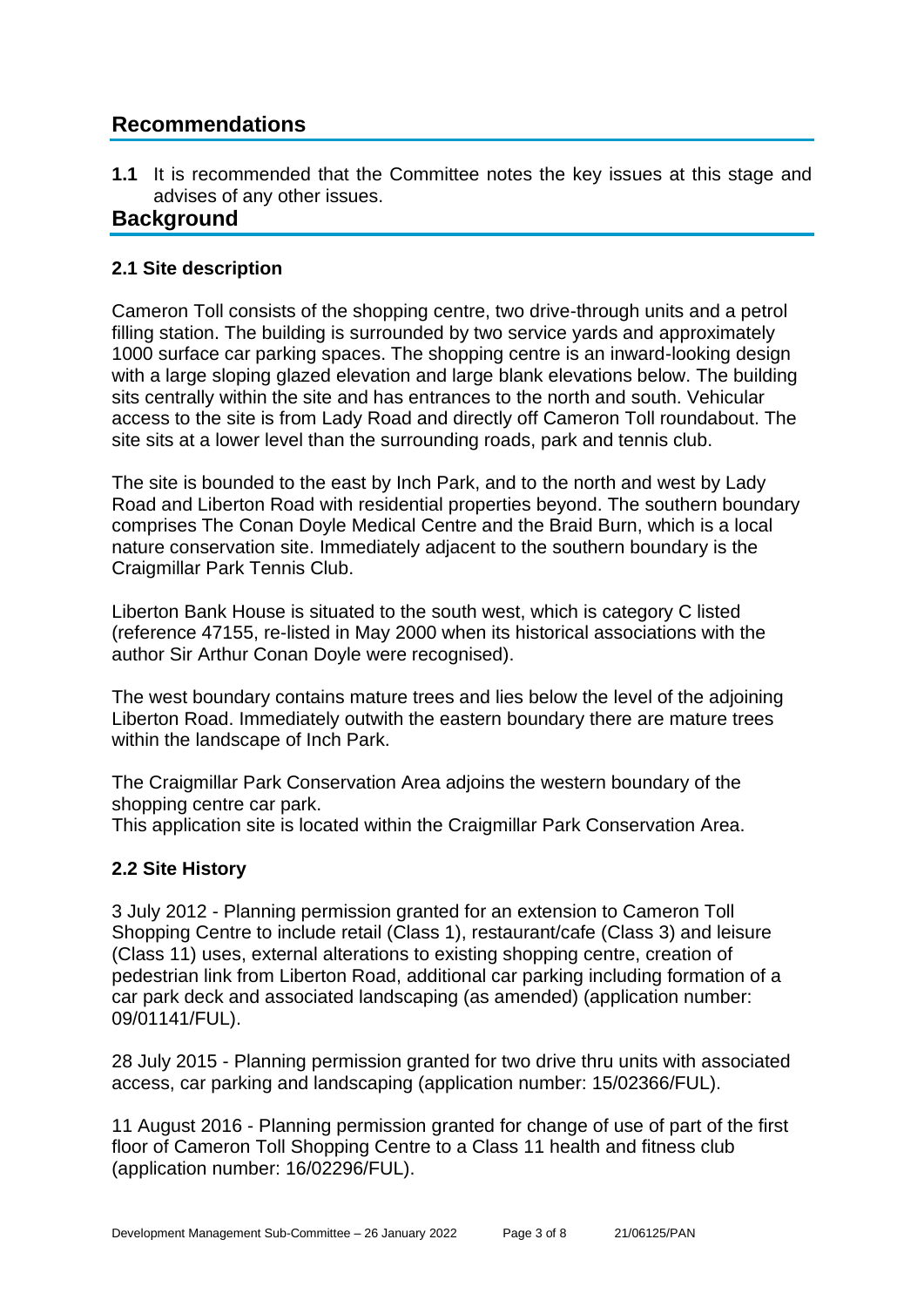12 January 2017 - Planning permission granted for a section 42 application to vary the wording of Condition 9 of planning permission (09/01141/FUL) to state that an updated otter survey shall be agreed with the Head of Planning, including mitigation measures. Prior to commencement of development, a timescale for the completion and submission of the updated otter survey shall be agreed with the Head of Planning (application number: 15/02170/FUL) This formed a new planning permission for the development previously granted planning permission under reference number 09/01141/FUL.

3 July 2020 - Planning permission granted for a cinema development (Class 11) with ancillary Class 1 (retail), Class 2 (Financial and Professional Services) and Class 3 (Food and Drink) use, reconfiguration of existing car park and landscaping (as amended) (application number: 19/06001/FUL).

# **Main report**

#### **3.1 Description of the Proposal**

The applicant proposes the redevelopment of the existing Cameron Toll neighbourhood centre, to include residential and hotel uses, along with improved public realm and pedestrian and cyclist routes within the site.

#### **3.2 Key Issues**

The key considerations against which the eventual application will be assessed include whether:

#### **a) The principle of the development is acceptable in this location.**

Cameron Toll is designated as a Commercial Centre and is located within the Urban Area as shown on the Local Development Plan (LDP) map. The site will be assessed against all relevant policies within the LDP. In terms of the principle of development, of particular importance are policies Hou 1 (Housing Development) and Emp 10 (Hotel Development). Policy Hou 1 advises that housing development will be prioritised on suitable sites in the urban area, provided the proposals are compatible with other policies in the plan. Policy Emp 10 advises that hotel developments will be permitted in locations within the urban area with good public transport access to the city centre.

The LDP is now over five years old. Therefore, should the applicant submit a planning application prior to the adoption of City Plan 2030, consideration would also need to be given to the 13 principles of sustainable development that are outlined in Scottish Planning Policy.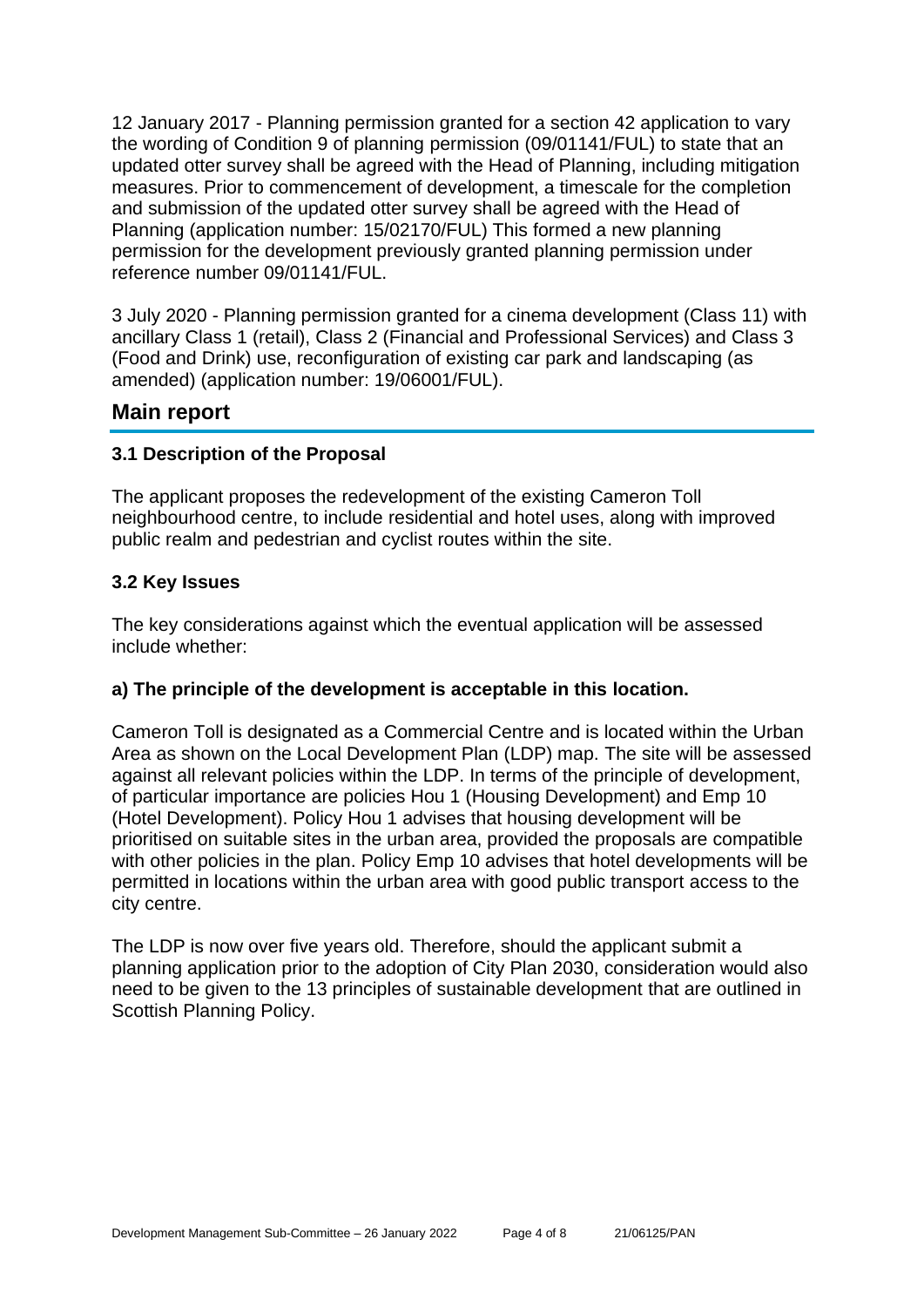#### **b) The design, scale and layout are acceptable within the character of the area; and does the proposal comply with the Edinburgh Design Guidance.**

The proposal will be assessed against relevant design policies in the LDP as well as the Edinburgh Design Guidance. The application should clearly demonstrate how the proposal's design has considered the Council's policies and guidance. A design and access statement will be required to support the application in addition to daylight, overshadowing and privacy information for the proposal's future residents and neighbouring properties.

The proposal should be based on a design concept that draws upon positive characteristics of the surrounding area. Policy Des 4 (Development Design - Impact on Setting) states development should have a positive impact on its surroundings, having regard to height and form; scale and proportions, including the spaces between buildings; position of buildings and other features on the site; and materials and detailing.

For the residential use, information will be required to show compliance with policy Des 5 (Development Design - Amenity). Information should be submitted with the application assessing how the development will impact on levels of daylight, sunlight and overshadowing. This assessment should include impacts on residents of the building as well as neighbours. Policy Hou 3 (Private Green Space in Housing Development) should also be addressed.

A Noise Impact Assessment will be required to demonstrate how residential amenity will be protected from existing uses nearby, particularly the drive-thrus and the servicing of the shopping centre (servicing vehicles and plant).

#### **c) Transport matters are acceptable in terms of road safety, public transport accessibility and parking.**

The masterplan should include a review of the public realm and transport infrastructure of the whole site. Pedestrian permeability and connectivity through the site and beyond will be key considerations. LDP transport policies and the Edinburgh Design Guidance including the Edinburgh Street Design Guidance and relevant factsheets will apply to the proposal. The applicant will be required to provide transport information including a travel plan and will need to demonstrate how the proposal complies with parking standards including service arrangements and cycle parking provision.

Consideration should also be given to the tram safeguard on Lady Road and how this can be potentially integrated with the site in future.

#### **d) The impact on trees and ecology within the site as a result of the development.**

Reasoned justification will be required for the loss of any trees from the site. A tree survey will be required in the form specified in BS 5837:2012 for all trees with a stem diameter of 75mm or more, at 1.5m above ground on the site or within 12m of its boundary. The trees should also be assessed in terms of possible bat roosts.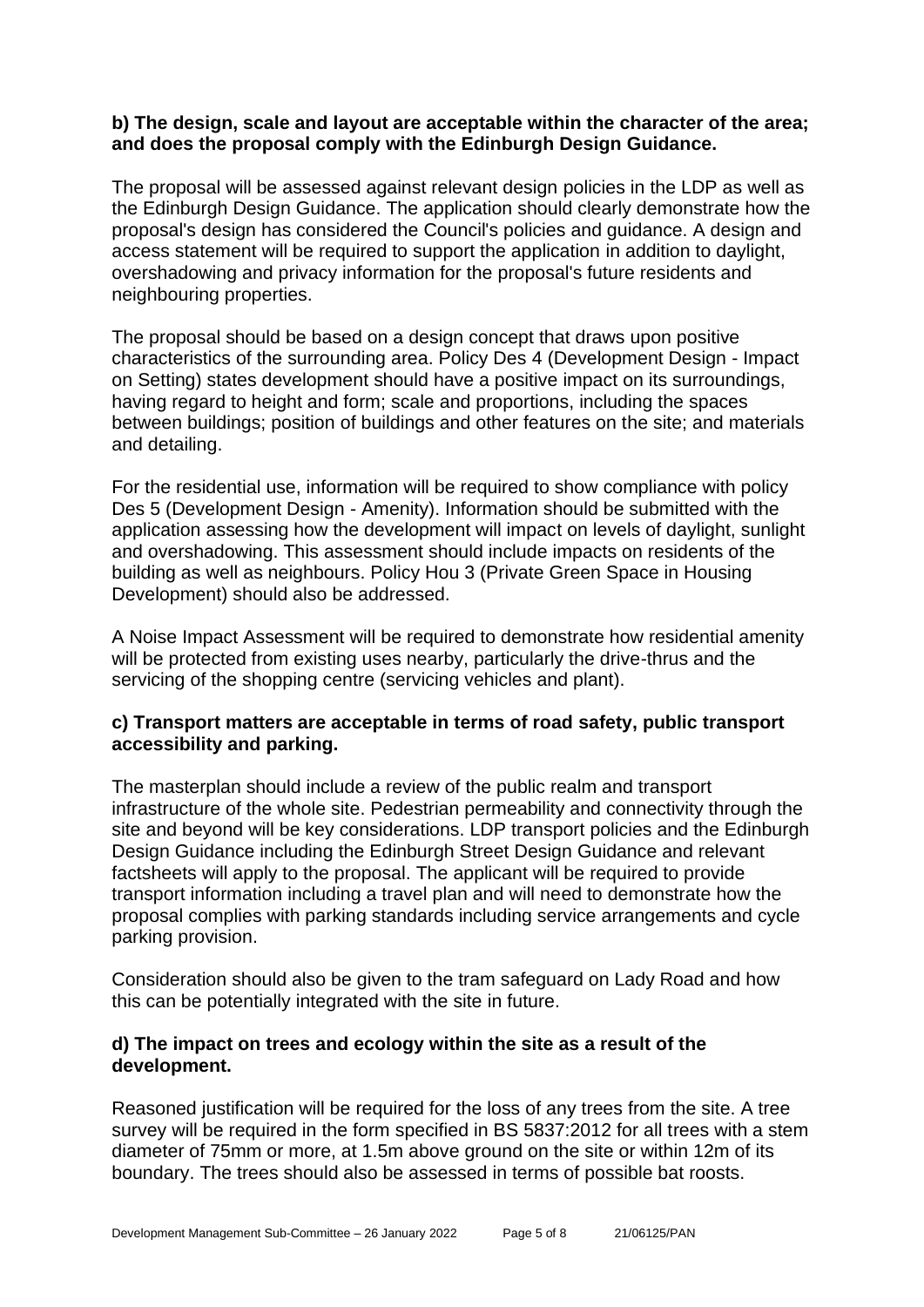#### **e) There are any other environmental factors that require consideration;**

The applicant will be required to submit sufficient information to demonstrate that the site can be developed without having a detrimental impact on the environment.

In order to support the application, it is anticipated the following documents will be submitted:

- Pre-Application Consultation Report;
- Planning Statement;
- Design and Access Statement;
- Landscape and Visual Impact Assessment;
- Sustainability Form S1;
- Daylight, Privacy and Overshadowing Information:
- Transport information;
- Waste Management Information and Servicing Strategy;
- Ground investigations/Site investigations;
- Drainage Information and Surface Water Management Plan;
- Noise Impact Assessment;
- Landscape proposals, including open space requirements and public realm;
- Tree survey and tree protection plan and
- Protected Species/Ecology Information.

#### **3.3 Assessment**

This report highlights the main issues that are likely to arise in relation to the various key considerations. This list is not exhaustive and further matters may arise when the new application is received, and consultees and the public have the opportunity to comment.

# **Financial impact**

**4.1** The forthcoming application may be subject to a legal agreement.

# **Risk, Policy, compliance and governance impact**

**5.1** Provided planning applications are determined in accordance with statutory legislation, the level of risk is low.

# **Equalities impact**

**6.1** This is a pre-application report. When a planning application is submitted it will be assessed in terms of equalities and human rights.

# **Sustainability impact**

**7.1** A sustainability statement will need to be submitted with the application.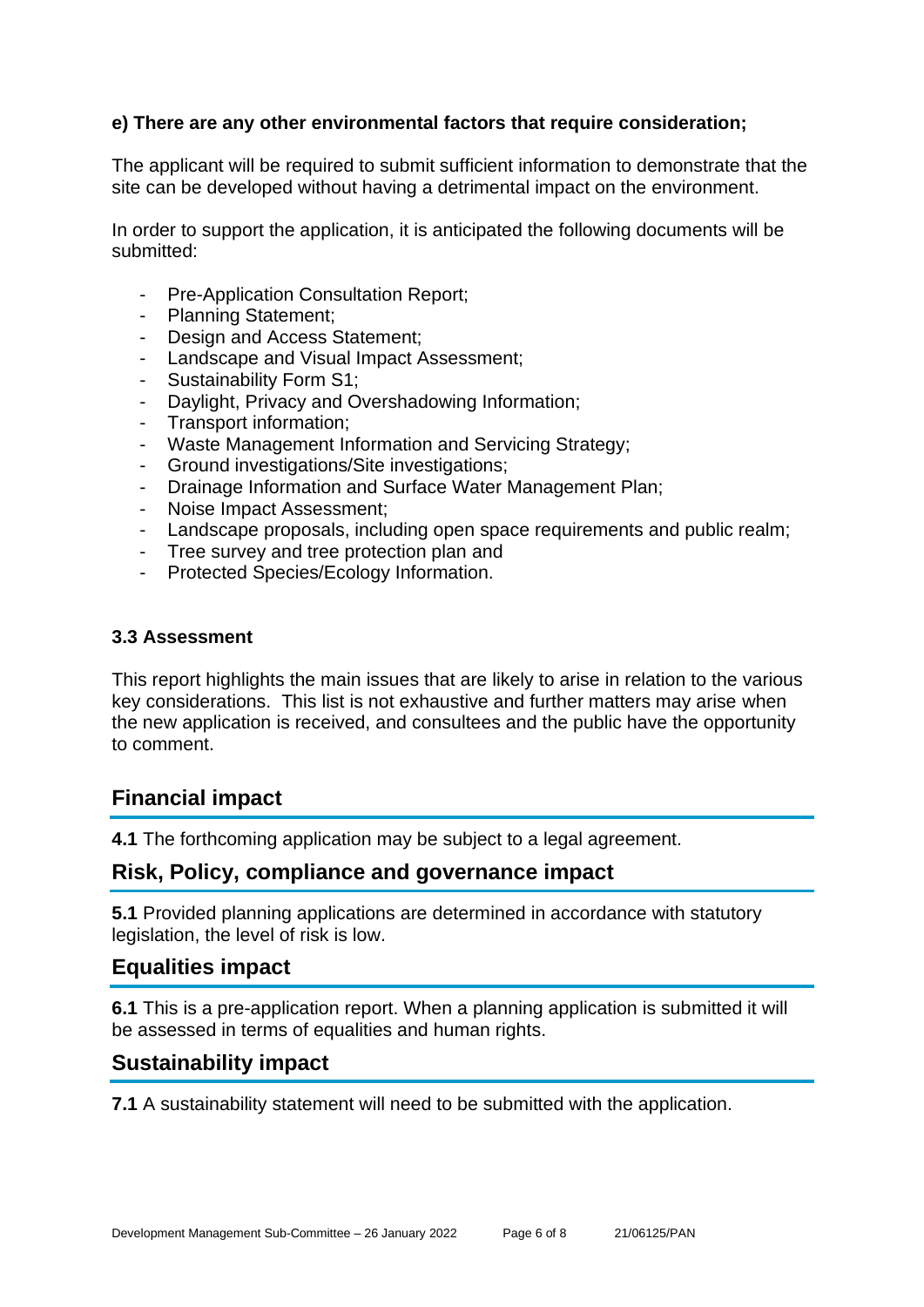# **Consultation and engagement**

#### **8.1 Pre-Application Process**

Pre-application discussions took place on this application.

#### **8.2 Publicity summary of representations and Community Council comments**

Due to the ongoing Covid-19 situation, Scottish Government guidance on preapplication consultation makes provision for public consultation to be carried out without the need for a face-to-face public event.

Following receipt of the proposal of application notice (PAN) the applicant has introduced a consultation webpage providing details of the proposal in the form of an online public exhibition. The public exhibition will run online via the webpage and in Cameron Toll shopping centre until 14 January 2022.

It is proposed that a further public exhibition event will take place online via the webpage on 16 February 2022. The event will be advertised on the webpage and in the local press seven days in advance of the exhibition. Members of the public will be asked for comments by 2 March 2022 (21 days after the event has been advertised, and 14 days after the online event).

The results of the consultation event(s) will be submitted with the future planning application as a Pre-application Consultation (PAC) Report.

The applicant notes in the PAN application form that the Community Councils of Liberton, Gilmerton/Inch and Grange/Prestonfield all received notification of the PAN. Local ward councillors were notified on 17 November 2021 and included all of the ward councillors for Southside/Newington and Liberton/Gilmerton.

# **Background reading/external references**

- To view details of the proposal of Application Notice go to
- [Planning and Building Standards online services](https://citydev-portal.edinburgh.gov.uk/idoxpa-web/search.do?action=simple&searchType=Application)
- [Planning guidelines](http://www.edinburgh.gov.uk/planningguidelines)
- [Conservation Area Character Appraisals](http://www.edinburgh.gov.uk/characterappraisals)
- [Edinburgh Local Development Plan](http://www.edinburgh.gov.uk/info/20164/proposed_local_development_plan/66/local_development_plan)

**David Givan** Chief Planning Officer PLACE The City of Edinburgh Council

Contact: Alex Gudgeon, Planning Officer